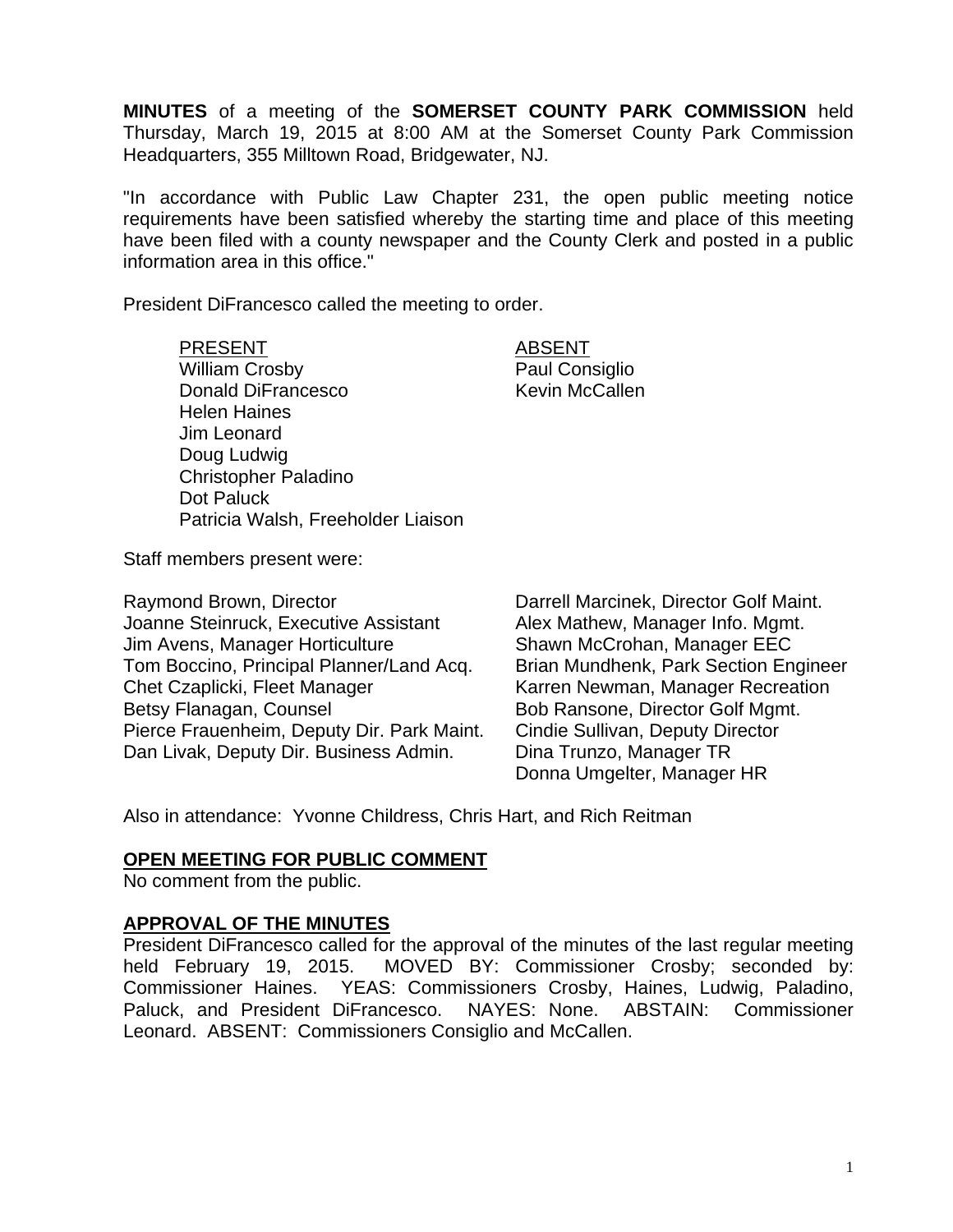# **APPROVAL OF BILLS FOR PAYMENT**

# **Resolution R15-013 - Payment of Claims**

Resolution authorizing payment of bills for \$787,114.34 comprising of check numbers 1816-1820, 1780-1815, 1825-1892, 1893-1948, 1949, and 1950-1997. MOVED BY: Commissioner Crosby; seconded by: Commissioner Paladino. YEAS: Commissioners Crosby, Haines, Leonard, Ludwig, Paladino, Paluck, and President DiFrancesco. NAYES: None. ABSENT: Commissioners Consiglio and McCallen.

### **DIRECTOR'S REPORT**

Director Brown submitted a report for the month of February 2015.

### **COMMISSIONER CORRESPONDENCE**

No correspondence this month.

### **CONSENT AGENDA**

#### **RESOLUTIONS**

The following resolutions were MOVED BY: Commissioner Crosby; seconded by: Commissioner Paluck. YEAS: Commissioners Crosby, Haines, Leonard, Ludwig, Paladino, Paluck, and President DiFrancesco. NAYES: None. ABSENT: Commissioners Consiglio and McCallen.

#### **Resolution R15-014 – Extending the Temporary Budget**

Resolution extends the Temporary Budget to May 31, 2015.

### **Resolution R15-015 – Award of First Year of a Two-Year Contract for Printing and Distribution of Park Guide**

Resolution awards a second and final year contract to New Jersey Press Media/Courier News. The cost is not to exceed \$14,202. The Park Guide is distributed three times a year.

### **Resolution R15-016 – Award of First Year of a Two-Year Extension of Contract for Leasing and Maintenance of Golf Cars**

Resolution awards a contract to Golf Cars and the cost is not to exceed \$249,430.

#### **Resolution R15-017 – Authorizing the Use of County Co-Op Contract for the Purchase of Kentucky Bluegrass, Hard/Sheeps Fine Fescue, Turf-Type Tall Fescue, and L93 Creeping Bentgrass Sod**

Resolution awards a contract to Barbato Nursery Corp. The cost is not to exceed \$20,000.

### **Resolution R15-018– Award of Second Year of a Three-Year Contract for Plumbing Services**

Resolution awards a contract to Magic Touch Construction Co., Inc. as the primary vendor and Robert Griggs as the secondary vendor. The cost is not to exceed \$25,000.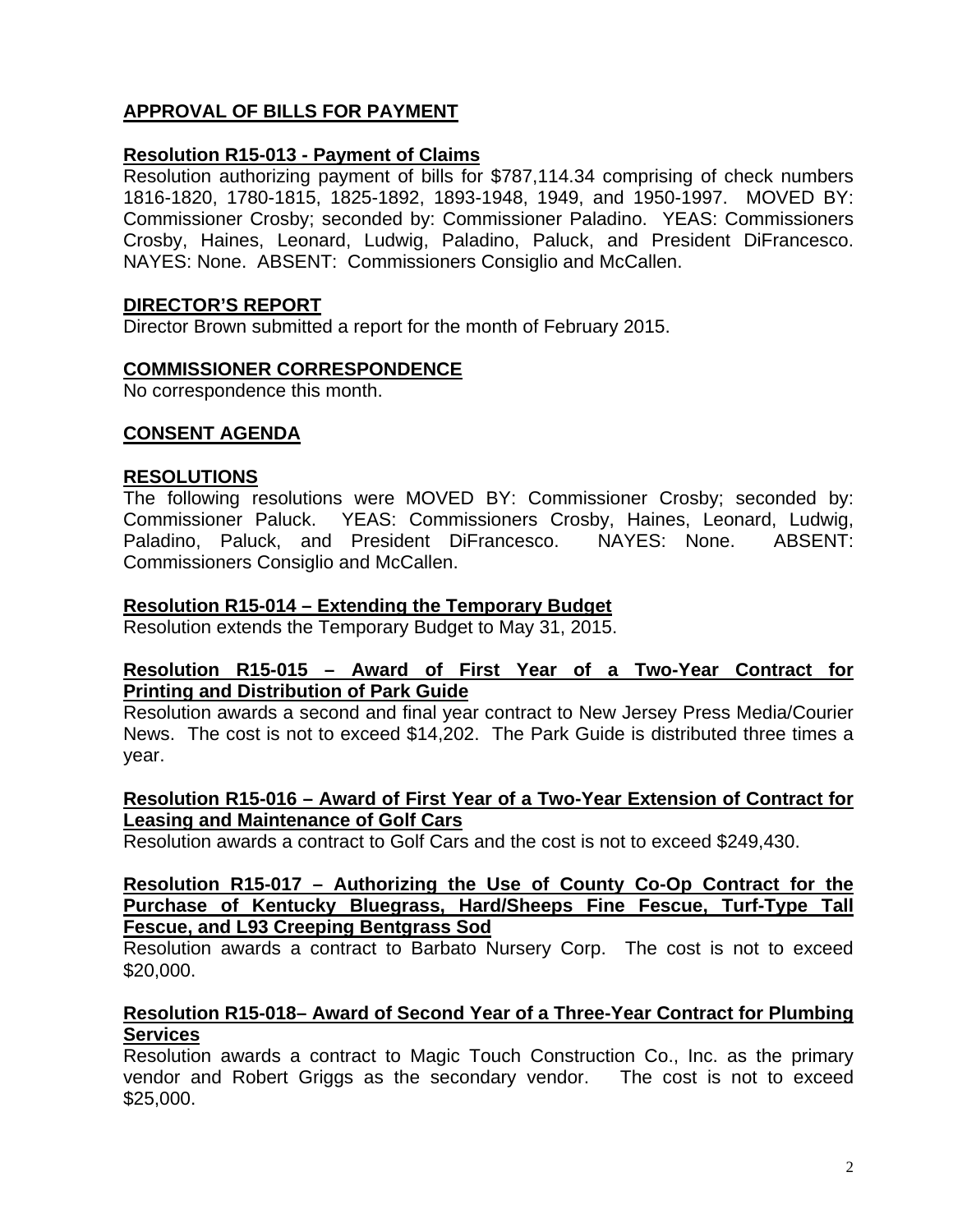# **Resolution R15-019 – Award of Second Year of a Three-Year Contact for Electrical Services**

Resolution awards a contract to A & S Service Co., Inc. as the primary vendor and MTB Electric, LLC as the secondary vendor. The cost is not to exceed \$30,600.

### **Resolution R15-020 – Award of Two Month Extension of Existing Contract for Maintenance and Repair of Heating, Ventilation, and Air Conditioning (HVAC) Systems and Boilers**

Resolution extends the contract to June 1, 2015. The extension is awarded to Professional Climate Control, Inc. The cost is not to exceed \$33,000.

#### **Resolution R15-021 – Award of Contract for Spring 2015 Tree Planting at Various Park Locations**

Resolution awards a contract to JML Landscaping Inc. The cost is not to exceed \$32,826.

# **COMMITTEE REPORTS**

#### **FINANCE/BUSINESS ADMINISTRATION**

President DiFrancesco, Chair of the Committee, submitted a report for the month of February 2015.

Director Brown reported that staff continues to work with the County. There is a Finance Committee meeting today. The budget should be ready for adoption at the April 16 Park Commission meeting.

### **HUMAN RESOURCES**

A report was submitted for the month of February 2015.

### **LEISURE SERVICES**

Commissioner Ludwig, Chair of the Committee, submitted a report for the month of February 2015.

Cindie Sullivan, Deputy Director reported that the Therapeutic Recreation Department has received a donation for the adult garden program from a retired employee, who wishes to remain anonymous. The EEC and Horticulture Department have created a new event to be held on Arbor Day.

#### **GOLF MANAGEMENT**

Commissioner Paluck, Chair of the Committee, submitted a report for the month of February 2015.

Darrell Marcinek, Director of Golf Maintenance reported that he submitted an essay application for an award for Neshanic Valley Golf Course through the Metropolitan Golf Association. The Arthur Weber Environmental Leaders in Golf Award will be presented to the Park Commission in April. There is a long list of prestigious winners; all private clubs. Neshanic Valley is the first public golf course to receive this award.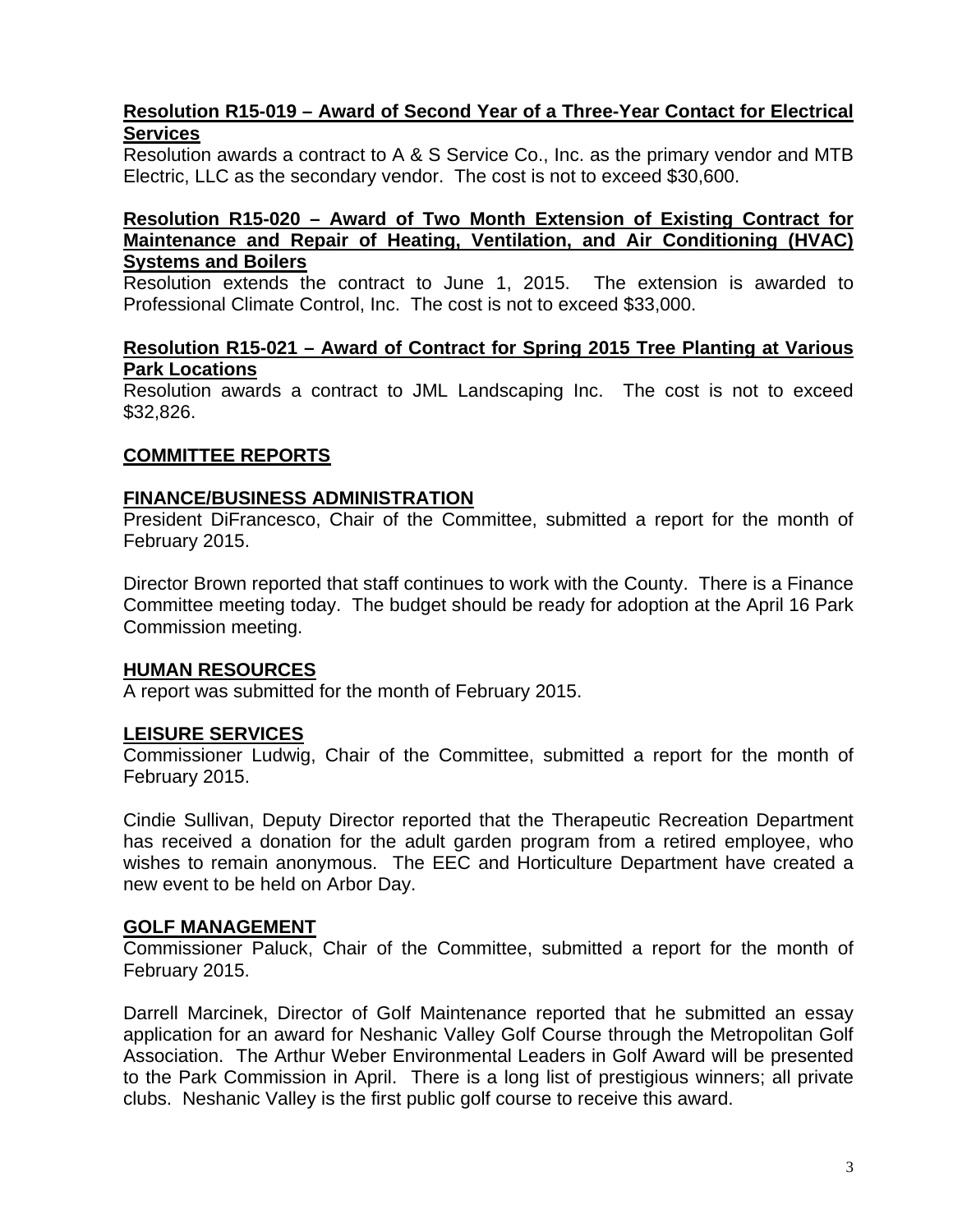Bob Ransone, Deputy Director Golf Management reported that Neshanic Valley and Spooky Brook Golf Courses opened this week. Quail Brook Golf Course will open today. Commissioner Haines asked how March 2015 compares to March 2014. Bob reported that golf revenue is approximately \$130,000 less than the first two and a half months of 2015 verses 2014.

#### **INFORMATION MANAGEMENT**

A report was submitted for the month of February 2015.

### **VISITOR SERVICES**

Commissioner Crosby, Chair of the Committee, submitted a report for the month of February 2015.

#### **PROPERTY MANAGEMENT**

Commissioner Crosby, Chair of the Committee, submitted a report for the month of February 2015.

#### **PLANNING AND LAND ACQUISITION**

Commissioner Haines, Chair of the Committee, submitted a report for the month of February 2015.

Tom Boccino, Parks Section Principal Planner, Land Acquisition reported that funding was received in the amount of \$225,000 for reimbursement for the acquisition of the Carrier Parcel. The funding comes with the restriction that the property only be used for wildlife friendly agriculture or habitat creation. The existing farming practice needs to be revisited. Tom has had conversations with Duke Farms, and Tom and Dan Livak met with staff from NRCS yesterday to discuss possibilities for habitat friendly farming that the current farmer could implement. Tom is trying to accommodate all requests. The property could be a case study for habitat creation and/or wildlife friendly farming.

### **CAPITAL FACILIITES – CONSTRUCTION and ENGINEERING**

Commissioner Paladino, Chair of the Committee, submitted a report for the month of February 2015.

Brian Mundhenk, Park Section Engineer reported that the contractor at Skillman Park is working and making progress despite the weather. The opening will be held in April. There will be a 5k race on April 26 at the Park.

### **PARK MAINTENANCE & HORTICULTURE**

A report was submitted for the month of February 2015.

Jim Avens, Manager Horticulture reported that the Art and Photography Exhibit had 29 exhibitors and 80 participants. Buck Garden and Colonial Park were represented at two flower shows; the New Jersey Flower and Garden Show in Edison and Springfest Flower Show in Augusta through participation in the Garden State Gardens Consortium booth. The Horticulture Supervisor and Rosarian participated in a "Garden Day" program at the Princeton Public Library to promote Buck Garden, Colonial Park